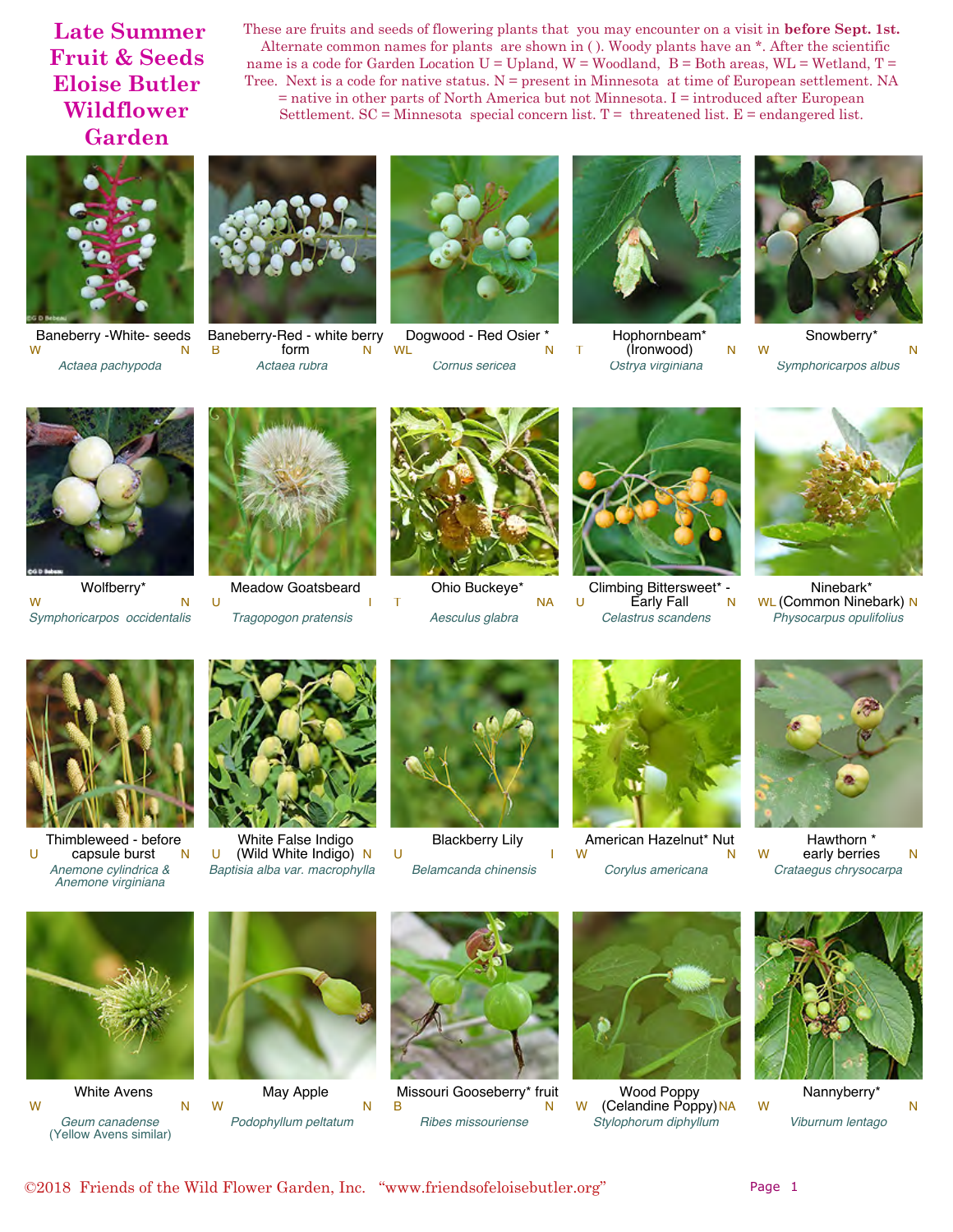These are fruits and seeds of flowering plants that you may encounter on a visit in **before Sept. 1st.** Alternate common names for plants are shown in ( ). Woody plants have an \*. After the scientific name is a code for Garden Location  $U = U$ pland,  $W = W$ oodland,  $B = B$ oth areas,  $WL = W$ etland,  $T =$ Tree. Next is a code for native status.  $N =$  present in Minnesota at time of European settlement. NA  $=$  native in other parts of North America but not Minnesota. I  $=$  introduced after European Settlement.  $SC =$ Minnesota special concern list.  $T =$  threatened list.  $E =$  endangered list.



Canada Violet *Viola canadensis* W N



Hog Peanut *Amphicarpaea bracteata* W N



Jack-in-the-pulpit *Arisaema triphyllum* W N



Poke Milkweed *Asclepias exaltata* B N



Swamp Milkweed *Asclepias incarnata* WL N



Common Milkweed *Asclepias syriaca* U N



Butterfly Weed U (Butterfly Milkweed) N *Asclepias tuberosa*



Whorled Milkweed *Asclepias verticillata* W N



Veiny Pea *Lathyrus venosus* (AKA Veiny Vetchling) U N



Clammy Ground Cherry<br>U *Physalis heterophylla* U N



American Bladdernut<sup>\*</sup> *Staphylea trifolia* W N



Trailing Wild Bean *Strophostyles helvola* U N

Blue Cohosh *Caulophyllum thalictroides* W N



Dogwood - Pagoda\* *Cornus alternifolia* W N



Dogwood - Pale\* WL (Silky Dogwood) N *Cornus obliqua*



Eastern Red Cedar\* *Juniperus virginiana* T N



Great Solomon's Seal B (Smooth Solomon's) N *Polygonatum biflorum*



Southern Arrowwood *Viburnum dentatum* W NA



Black Cherry\* *Prunus serotina* T N



Chokecherry\* *Prunus virginiana* W N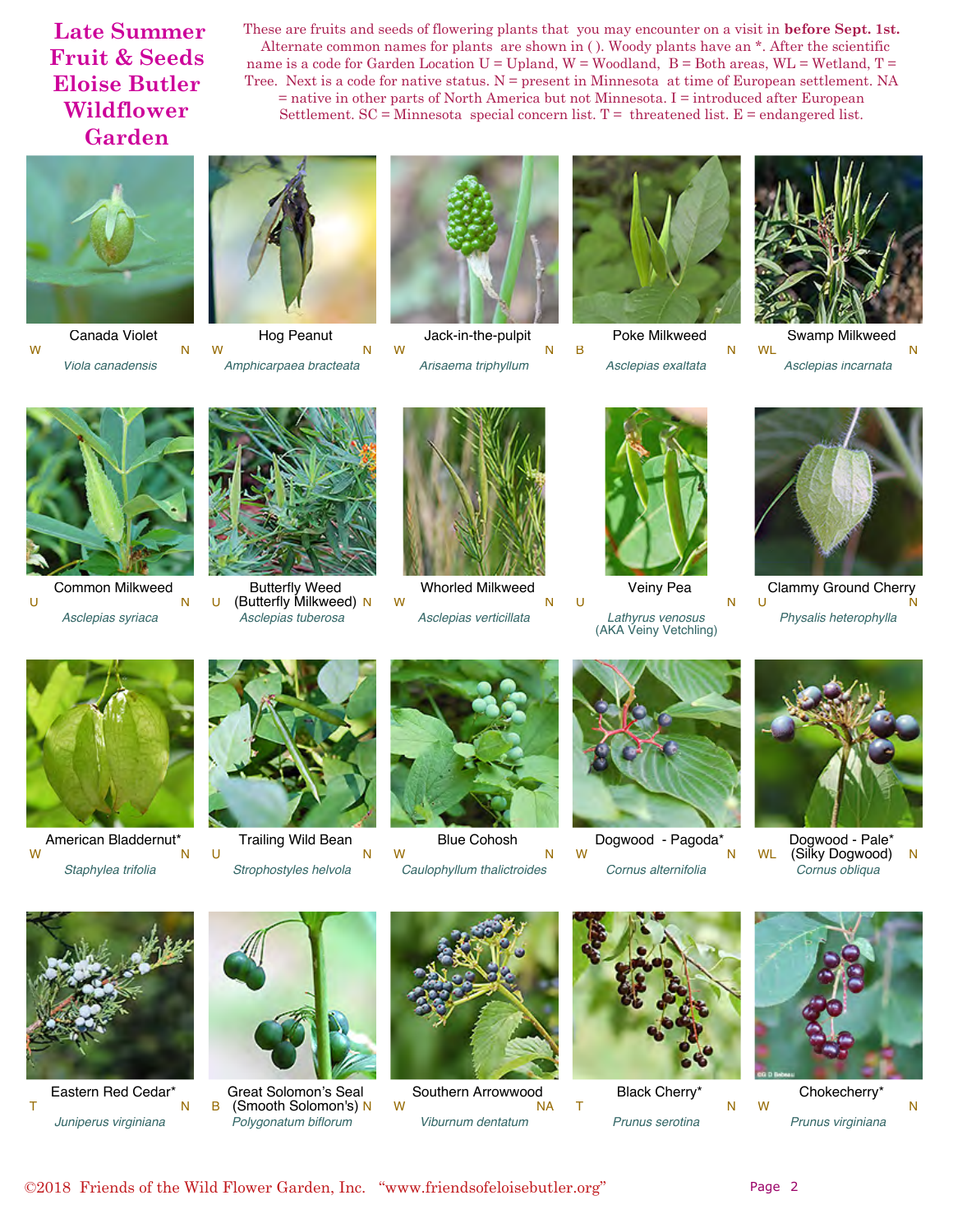These are fruits and seeds of flowering plants that you may encounter on a visit in **before Sept. 1st.** Alternate common names for plants are shown in ( ). Woody plants have an \*. After the scientific name is a code for Garden Location  $U = U$ pland,  $W = W$ oodland,  $B = B$ oth areas,  $WL = W$ etland,  $T =$ Tree. Next is a code for native status.  $N =$  present in Minnesota at time of European settlement. NA = native in other parts of North America but not Minnesota. I = introduced after European Settlement.  $SC =$ Minnesota special concern list.  $T =$  threatened list.  $E =$  endangered list.



Eastern Prickly Gooseberry<sup>\*</sup> *Ribes cynosbati* W N



Canada Elderberry\* B (Am. Blk. Elderberry)N *Sambucus nigra* ssp. *canadensis*



Purple Trillium *Trillium erectum* W NA



Baneberry-Red - red berry<br>B<br>N B form N *Actaea rubra*



Serviceberry-Saskatoon\*<br>W *Amelanchier alnifolia* W N



Downy Juneberry\* *Amelanchier arborea (*Serviceberries have similar fruit) W N



**Goldenseal** W N

*Hydrastis canadensis*



Winterberry\* WL (Black Alder) N *Ilex verticillata*



Tatarian Honeysuckle\* *Lonicera tatarica* B I



False Solomon's Seal *Maianthemum racemosum* W N



Starry False Solomon's Seal *Maianthemum stellatum* WL N



Pin Cherry\* fruit *Prunus pensylvanica* T N



Sumac - Fragrant\* *Rhus aromatica* U NA



Sumac - Smooth\* fruit *Rhus glabra* U N



Sumac - Staghorn\* *Rhus hirta* U N



Garden Currant\* *Ribes rubrum* W I



Wild Roses\* 6 species - see information sheets for details U



Allegheny Blackberry\* *Rubus allegheniensis* (Early red stage) B N



Dewberry\* -July fruit *Rubus flagellaris* U N



Wild Red Raspberry\* *Rubus idaeus* U N